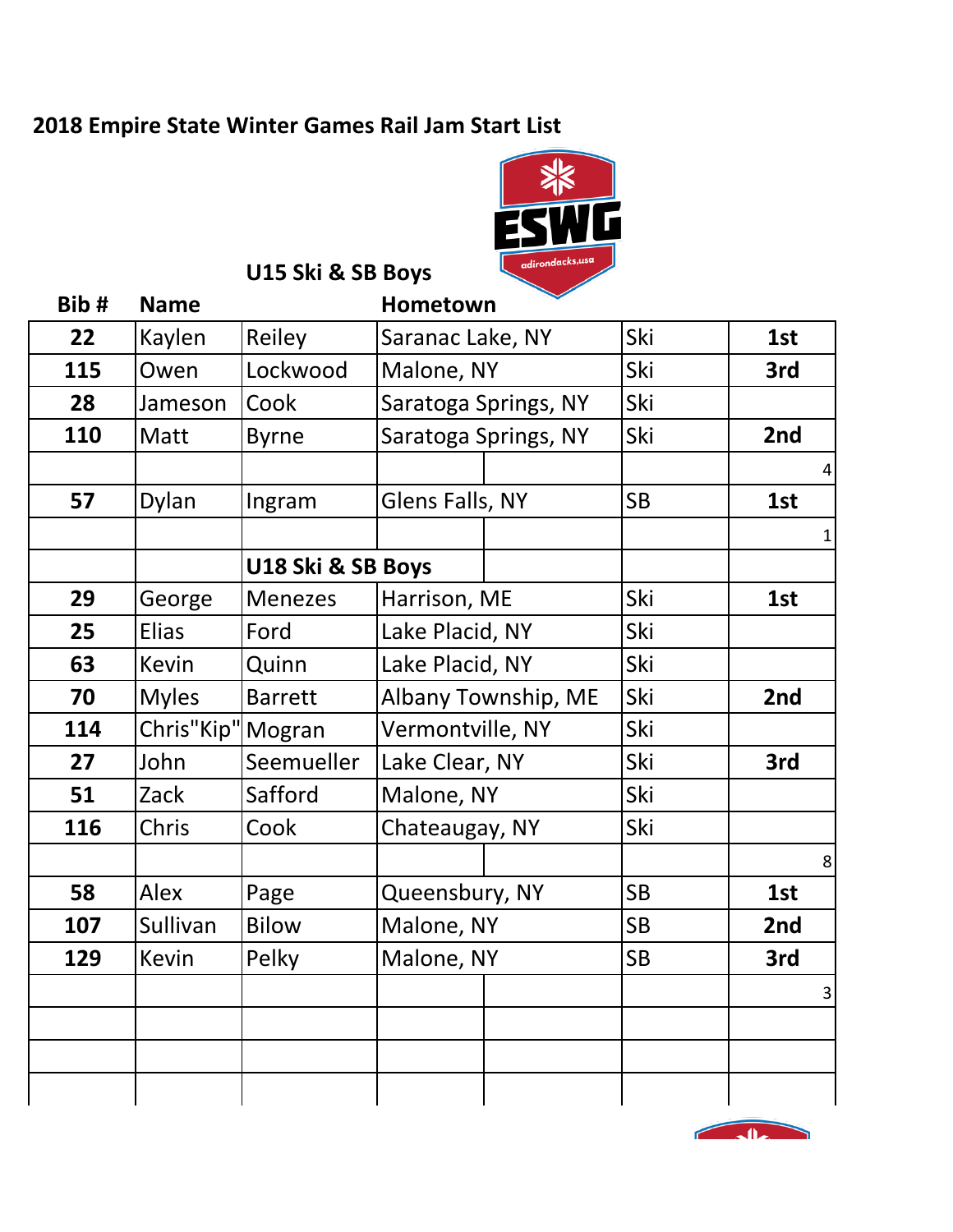# 2018 Empire State Winter Games Rail Jam Start List



#### **Open Class Women SB & Ski**

| 130 | Shannon        | Bentley                   | Wilmington, NY       |                  | <b>SB</b> | 2nd                     |
|-----|----------------|---------------------------|----------------------|------------------|-----------|-------------------------|
| 43  | Aleksa         | Keeler                    | Malone, NY           |                  | <b>SB</b> | 3rd                     |
| 71  | Jenelle        | Gefaller                  |                      | Saranac Lake, NY |           | 1st                     |
|     |                |                           |                      |                  |           | $\overline{\mathbf{3}}$ |
| 118 | Rhegan         | Lawler                    | Malone, NY           |                  | Ski       | 1st                     |
| 137 | Morgan         | Kissane                   | Malone, NY           |                  | Ski       | 2nd                     |
| 61  | Sara           | <b>Beck</b>               | Malone, NY           |                  | Ski       | 3rd                     |
|     |                |                           |                      |                  |           | $\overline{\mathbf{3}}$ |
|     |                | <b>Open Class Men Ski</b> |                      |                  |           |                         |
| 123 | Marc           | <b>Bilow</b>              | Malone, NY           |                  | Ski       |                         |
| 72  | Maxwell        | Maurer                    | Canton, NY           |                  | Ski       |                         |
| 52  | Avery          | Higgins-Lope Ithaca, NY   |                      |                  | Ski       |                         |
| 26  | <b>Tucker</b>  | Lawrence                  | Malone, NY           |                  | Ski       |                         |
| 69  | <b>Bryant</b>  | Ward                      | Queensbury, NY       |                  | Ski       |                         |
| 75  | <b>Brian</b>   | Gardiner                  | Jay, NY              |                  | Ski       |                         |
| 80  | <b>Mike</b>    | <b>Brewer</b>             | Wayland, MA          |                  | Ski       | 1st                     |
| 104 | Chris          | MacDonald                 | Burlington, VT       |                  | Ski       |                         |
| 34  | Andrew         | <b>Bock</b>               | Burlington, VT       |                  | Ski       | 2nd                     |
| 16  | <b>Brandon</b> | Westburg                  | Burlington, VT       |                  | Ski       |                         |
| 140 | <b>Nick</b>    | Murphy                    | South Burlington, VT |                  | Ski       |                         |
| 73  | Henry          | <b>Tynes</b>              | Burlington, VT       |                  | Ski       |                         |
| 45  | Ryan           | Mistur                    | Cazenovia, NY        |                  | Ski       |                         |
| 33  | Rory           | Walsh                     | Lowell, MA           |                  | Ski       | 3rd                     |
| 49  | Noah           | Grammas                   | Bethel, ME           |                  | Ski       |                         |
|     |                |                           |                      |                  |           | 15                      |
|     |                |                           |                      |                  |           |                         |
|     |                |                           |                      |                  |           |                         |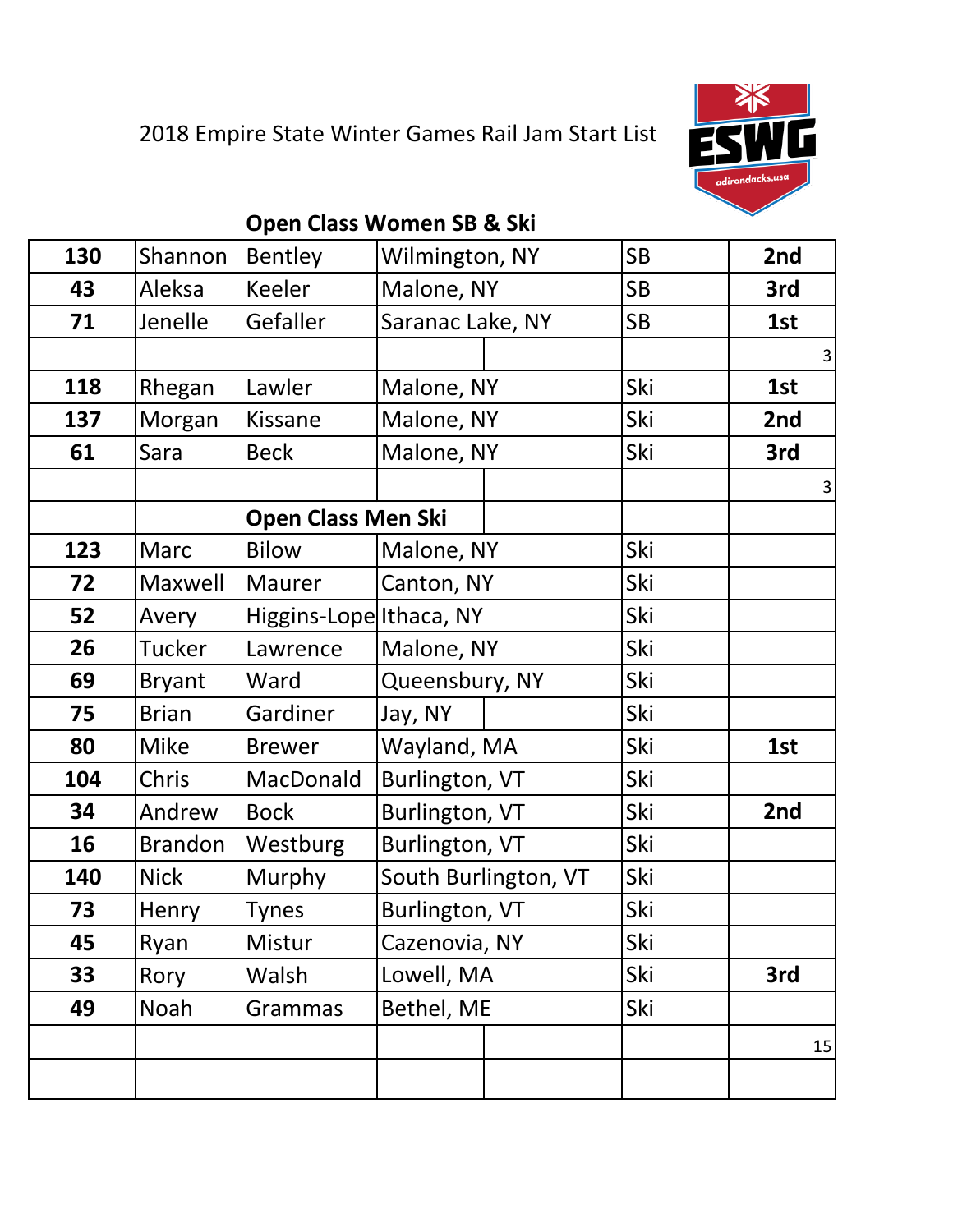

## 2018 Empire State Winter Games Rail Jam Start List

#### **Open Class Men Snowboard**

| 111 | Jason       | Stepnoski      | Malone, NY            |  | <b>SB</b> |     |
|-----|-------------|----------------|-----------------------|--|-----------|-----|
| 36  | Matt        | Nardiello      | Lake Placid, NY       |  | <b>SB</b> |     |
| 112 | Josh        | <b>Boise</b>   | Plattsburgh, NY       |  | <b>SB</b> | 2nd |
| 50  | Anthony     | <b>Russo</b>   | Plattsburgh, NY       |  | <b>SB</b> |     |
| 19  | Aiden       | Mahoney        | Bethal, ME            |  | <b>SB</b> |     |
| 103 | Dan         | Genditzki      | Bedford, PA           |  | <b>SB</b> |     |
| 23  | Jeff        | Harvey         | Copake Falls, NY      |  | <b>SB</b> | 3rd |
| 21  | Daniel      | <b>Badgley</b> | Owls Head, NY         |  | <b>SB</b> |     |
| 88  | Kevin       | Xiao           | Beijing, China        |  | <b>SB</b> |     |
| 84  | <b>Dale</b> | Mortensen      | Lake Placid, NY       |  | <b>SB</b> |     |
| 13  | Dave        | Cardany        | Lake Placid, NY       |  | <b>SB</b> |     |
| 82  | Joey        | Leon           | <b>Burlington, VT</b> |  | <b>SB</b> |     |
| 17  | Jesse       | Ray            | Pompton Lakes, NJ     |  | <b>SB</b> | 1st |
| 74  | David       | Sullivan       | Hingham, MA           |  | <b>SB</b> |     |
| 55  | Shane       | <b>Weis</b>    | Greeley, PA           |  | <b>SB</b> |     |
|     |             |                |                       |  |           | 15  |
|     |             |                |                       |  |           |     |
|     |             |                |                       |  |           |     |
|     |             |                |                       |  |           |     |